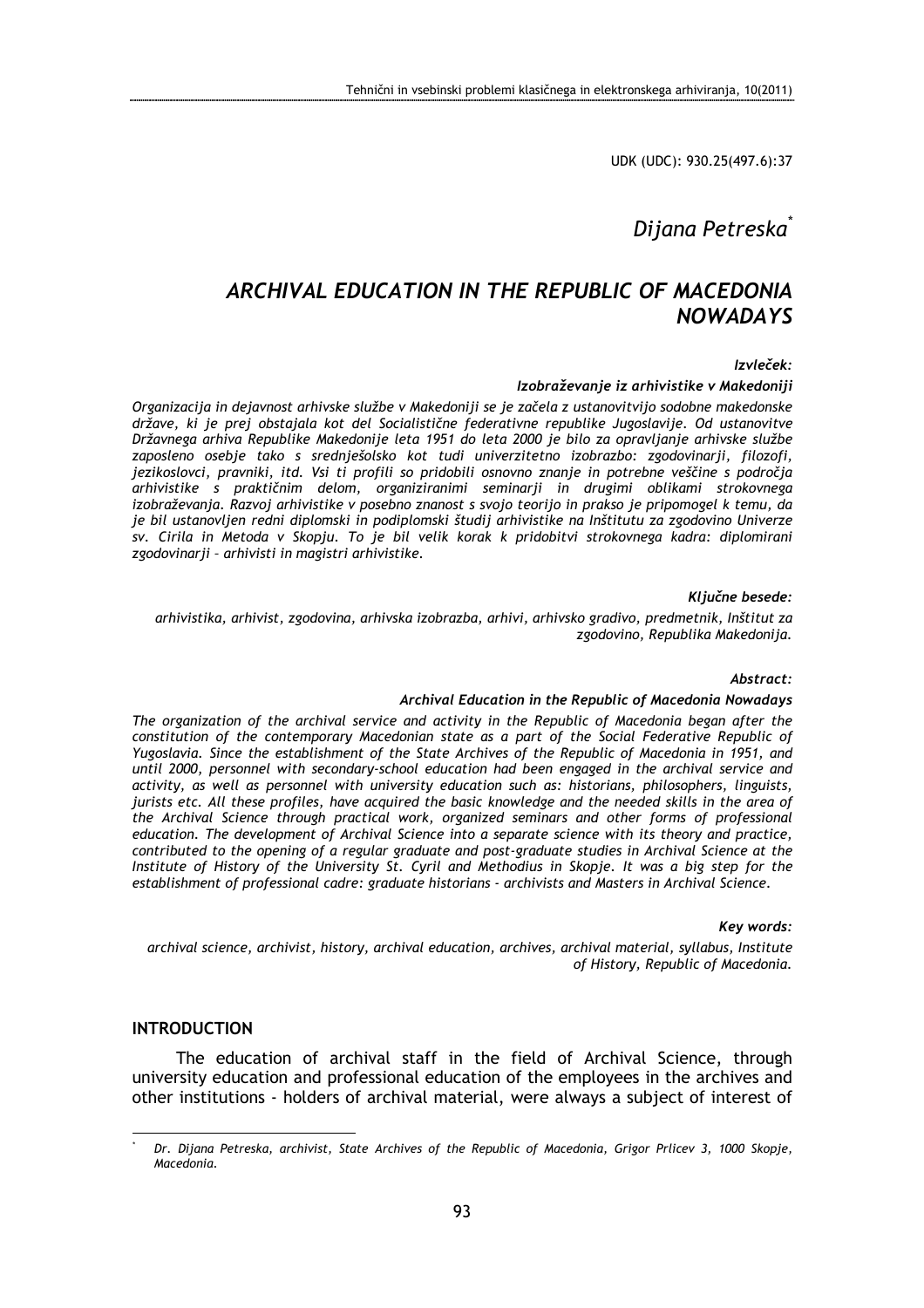the national and the state archives, the international archival associations, as well as of the scientific and educational institutions. This is the reason why this segment of the Archival Science and profession, theory and practice, is present in the strategies and the program documents of the biggest international archival association - the International Council on Archives from its establishment until today. Each country has its characteristics and possibilities for the organization of the archival education and for the implementation of the recommendations and experiences from the international cooperation in the field of Archival Science. On the other hand, the information technologies called forth intensification of the education of the archivists and for the preservation and protection of electronic records. The interest of scientists from different areas which have used the archival documents as a historic testimony and as proof of the past has also risen. Archival Science with all the theoretical, methodological and applicable segments has established itself as a separate scientific discipline.

## PREPARATIONS FOR THE IMPLEMENTATION OF ARCHIVAL EDUCATION AT THE INSTITUTE OF HISTORY OF THE FACULTY OF PHILOSOPHY

The introduction of Archival Science as a separate educational-scientific department at the Institute of History of the Faculty of Philosophy at the University St. Cyril and Methodius in Skopje ten years ago came as a result of a number of circumstances and needs.

The tradition and experience have had an important place in the field of Archival Science from the establishment of the contemporary Macedonian state in 1944 and its development in the common Yugoslavian archival system. In 1951 during the establishment of the State Archives of the Republic of Macedonia (then State Archives of the People's Republic of Macedonia) several renowned professors from the Department of History at the Faculty of Philosophy had engaged themselves most actively in collecting and preservation of archival material. The professor Ljuben Lape, who was also a close associate of the Director of the State Archives at that time – Dimce Mire, played a very special role. He was one of the first members of the Archival Council of the People's Republic of Macedonia appointed by the Government. He was also a member of the Commission for publications of archival documents within the Head Archival Council of the Federative People's Republic of Yugoslavia. He especially stood up for the idea of suitably educated cadre from the field of History to be engaged in the Archives as well as philologists which will be needed for the translation, evaluation and processing of documents written in other languages.<sup>1</sup> Professor Ljuben Lape donated a number of documents to the Archives, but he also collected and brought to the Archives a great number of microfilmed and Xerox copied documents from his research visits to the archives of Yugoslavia: Belgrade, Dubrovnik and the European centers: Paris, Lausanne, Geneva, Bern, Moscow and Leningrad etc.<sup>2</sup>

The Institute of History, $^3$  since the establishment of the Faculty of Philosophy in 1946 in the contemporary Macedonian state, gained great experience in the

<sup>1</sup> Violeta i Ljubomir Gerasimovi, Profesorot Ljuben Lape i Arhivskoto delo vo Makedonija, Zbornik, Ljuben Lape, Zivot i delo, Filozofski Fakultet, Skopje, Institut za istorija, Skopje 1997, str. 159.

<sup>2</sup> Ibidem.

<sup>3</sup> In the past 65 years the Institute of History has changed its name several times: Department of History, later Academic research group in History to the final Institute of History.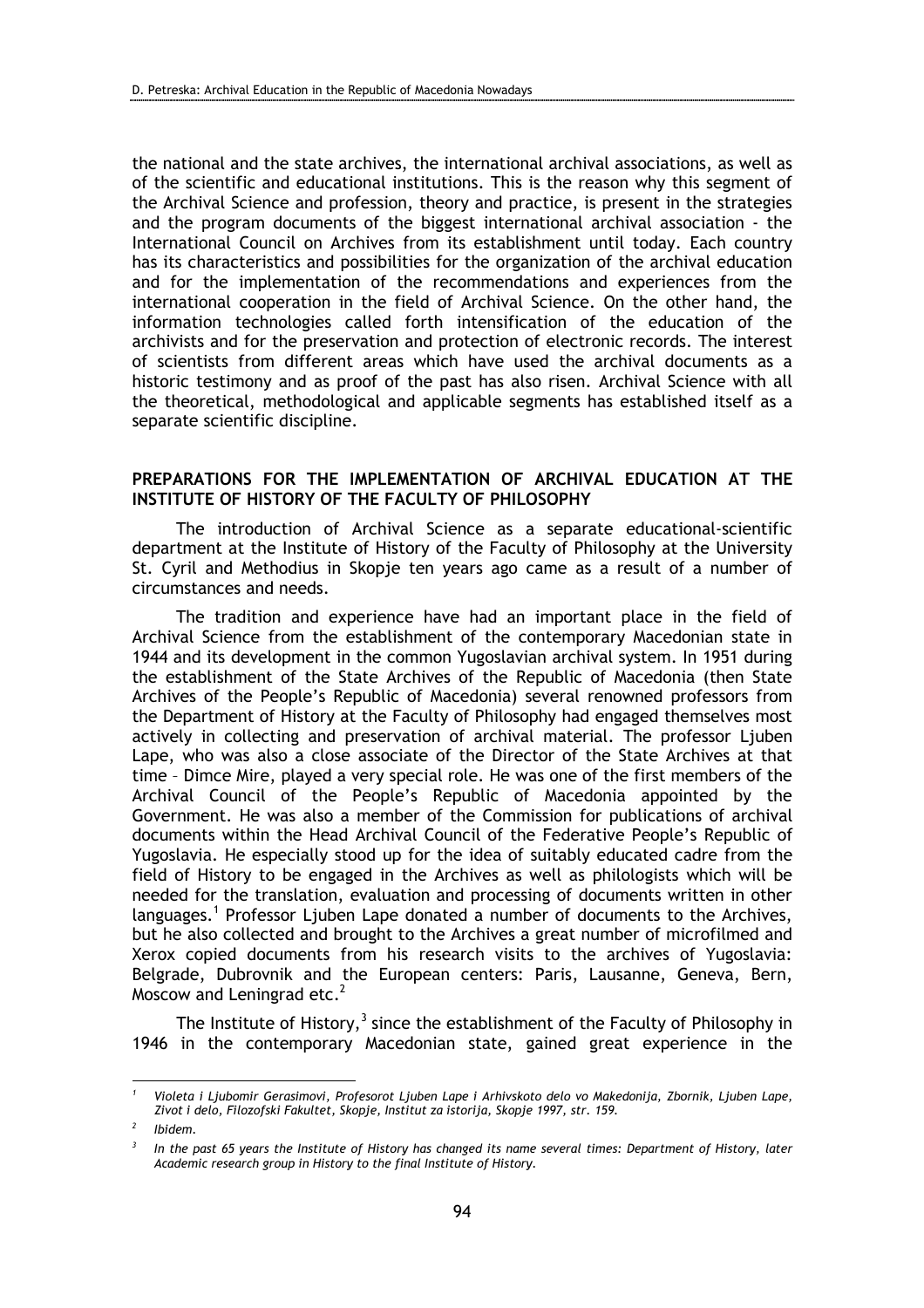organization and delivering of lectures not only in the basic historical subjects but also in the subjects and disciplines related to Archival Science. One of the more important subjects was Auxiliary Historical Sciences, which was taught by professor Stjepan Antoljak<sup>4</sup> and professor dr. Vladimir Mosin. Candidates from other Yugoslav countries defended their doctoral dissertations at the Department of History of the Faculty of Philosophy in Skopje.<sup>5</sup>

One of the favorable circumstances for the organization and introduction of Archival Science as a teaching subject was the cooperation between the most important institutions for the realization of this projects: Institute of History at the Faculty of Philosophy and the State Archives of the Republic of Macedonia. Professor Tomo Tomoski (1915–2004) mainly dealt with the history of Macedonia in the Middle Ages, but he also cooperated with the State Archives and researched documents from the Austrian envoys in Macedonia at the beginning of the  $20<sup>th</sup>$  century. Professor Metodija Sokolovski (1913–1984) was one of the founders of the Ottoman science in the Macedonian Historiography. Professor Sokolovski was one of the best arheographers under whose editorial a number of volumes of Turkish documents about the history of Macedonian people were published by the State Archives of the Republic of Macedonia. Dr. Hristo Andonov Poljanski, dr. Vojo Kusevski, dr. Aleksandar Apostolov, dr. Mihajlo Minovski and others were engaged most actively in this cooperation of the professors from the Institute of History and the State Archives.<sup>6</sup> The experiences they passed on to their younger colleagues at the Institute were valuable for the cognition of the theory and methodology of the research work in the field of History and in the field of Archival Science.

A small number of professionals and scientists in the field of Archival Science, Library Science and Museum Science finished their Master's and Doctoral studies mainly at the University in Zagreb. This changed with the disintegration of the Yugoslav Federation and the establishment of the independent Macedonian state. On the other hand, the establishment of an independent archival service in Macedonia asked for the organization of a university archival education.

The idea for the opening of a department where the students would gain scientific and professional knowledge of History as well as of Archival Science was realized during 1998 and 1999, when the first curriculums and syllabuses were conceptualized and the procedure for their adoption began. The head of the Institute of History and the Council of the Postgraduate Studies and professors dr. Dimitar Dimeski, dr. Mihajlo Minoski, dr. Darinka Petreska and dr. Kosta Adzievski, as well as other professors and collaborators participated in the preparation of the report for the need of a Department of Archival Science.<sup>7</sup>

A significant contribution in the sketching of the curriculums and syllabuses was given by some of the archivists from the State Archives, who were outstanding

<sup>4</sup> Stjepan Antoljak was engaged as a professor at the Faculty of Philosophy from 1959 to 1969. His university textbook Auxiliary Historical Sciences was published in 1966 in Skopje.

<sup>5</sup> Filozofski fakultet, Univerzitet Sv. Kiril i Metodij, Skopje 1996, str. 196, 172; Darinka Petreska, Violeta Ackoska, Osoznavanje na istorijata, Univerzitet Sv. Kiril i Metodij, Filozofski Fakultet, Skopje 2007, str. 133.

<sup>6</sup> Darinka Petreska, 60 godini Institut za istorija – 60 godini istorisko obrazovanie i nauka vo Republika Makedonija (1946–2006), 60 godini Institut za istorija, Makedonija i sosedite, Megjunarodna naucna konferencija, Univerzitet Sv. Kiril i Metodij, Skopje 2010, str. 21, 22.

<sup>7</sup> Priracnik za studentite na Institutot za istorija – Nasoka Istorija so arhivistika, Univerzitet Sv.Kiril i Metodij, Filozofski fakultet, Skopje 2001, str. 14-15. Professors from the Institute of History, the Institute of classical studies, Faculty of Philology and collaborators from the State Archives of the Republic of Macedonia participated in the preparation of the first syllabus.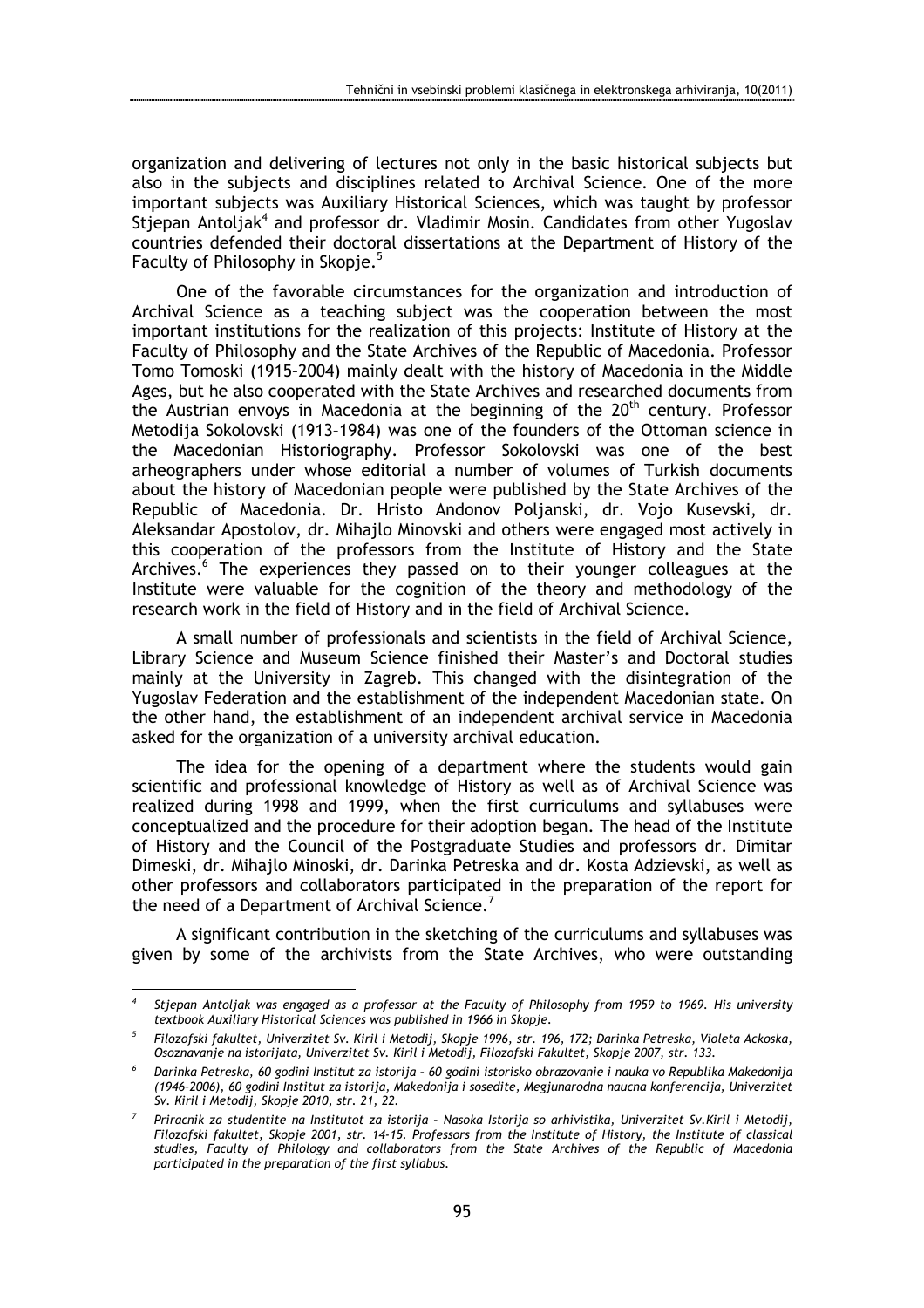experts in the area of Archival Science: dr. Kiro Dojcinovski who was the director of the Archives until 1998, the deputy-director dr. Ivan Aleksov, the manager of the Sector for preservation of archival records Stanojka Todorovska, MA. Many expert and scientific work from the doyen of the Macedonian Archival Science - Todor Talevski were used as well. The director of the Institute for National History in Skopje, Novica Veljanovski, also gave his support to this project. It is also important to mention that the experiences from the foreign Universities, which organized studies of Archival Science, were also used. Thus the University administration at the meeting on June 3, 1999, adopted a positive stance for the opening of the Department of Archival Science, and the Minister of Education on December 7, 1999 issued a decision for the organization of four-year studies at the Institute of History - Department of History and Archival Science from 2000/2001.<sup>8</sup>

## THE PLACE OF SUBJECTS OF ARCHIVAL SCIENCE IN THE SYLLABUS OF THE DEPARTMENT OF HISTORY AND ARCHIVAL SCIENCE<sup>9</sup>

The archivists and university professors from other Yugoslav countries, at the end of the 20<sup>th</sup> century, were occupied with questions about the professional education of archivists and the acceptance of Archival Science as a separate science. Yet, an archivist, as it was emphasized at the Professional council of the Croatian archival society, held in Dubrovnik in 1996, "should not strive to be either a historian, or information technologist. He must become and be an archivist."<sup>10</sup> But the process of making Archival Science an independent and separate science has not finished yet. "It seems that it is more appropriate to observe the independence of Archival Science and the archival service as a process which is still in progress, and not as a finished work..."<sup>11</sup> The need for exchange of experiences and support in the sphere of archival education is more and more present in the member countries of the European Union, especially after the issuing of the Report on the Archives in the enlarged European Union in 2005.<sup>12</sup> That is why the opening of the Department of Archival Science at the Faculty of Philosophy in Skopje should be seen as an attempt to create a system of education which will produce archivists who would be accepted in the archival service, in the society and abroad.

During the conceptualization of the syllabus of the Department of Archival Science, it was taken into consideration that the modern archivist should have a solid knowledge of History, basic knowledge in the Auxiliary Historical Sciences, in Paleography, the Classical languages, Information Science, about institutions which create archival records etc. There have been three types of syllabuses at the Department of Archival Science since its opening.

<sup>8</sup> Institutot za Istorija, Pismo od Rektorot na Univerzitetot Sv. Kiril i Metodij do Ministerstvoto za obrazovanie, br. 03-480, 03. 06. 1999 g., Resenieto od Ministerstvoto za obrazovanie na Republika Makedonija, br. 12-27996/2 od 12. 07. 1999 g.

<sup>9</sup> Josip Kolanović, Identitet arhivista: od zanimanja do profesije, Arhivski vjesnik, god. 40 (1997), str. 7-14; Bogdan Lekić, Arhivistika, Zavod za udžbenike i nastavna sredstva, Beograd 2006, str. 11-14.

J. Kolanović, op.cit.

<sup>11</sup> Theo Thomassen, Arhivistika kao Znanost mora se razvijati u akademskoj slobodi, Anali Arhiva Federacije, Federacije Bosna i Herzegovina, knjiga 1, Sarajevo 2009, str. 196.

<sup>&</sup>lt;sup>12</sup> Report on Archives in the enlarged European Union, European Commission, http://www.arhiv.gov.si/fileadmin/ arhiv.gov.si/pageuploads/zakonodaja/EN-Report\_on \_Archives.pdf.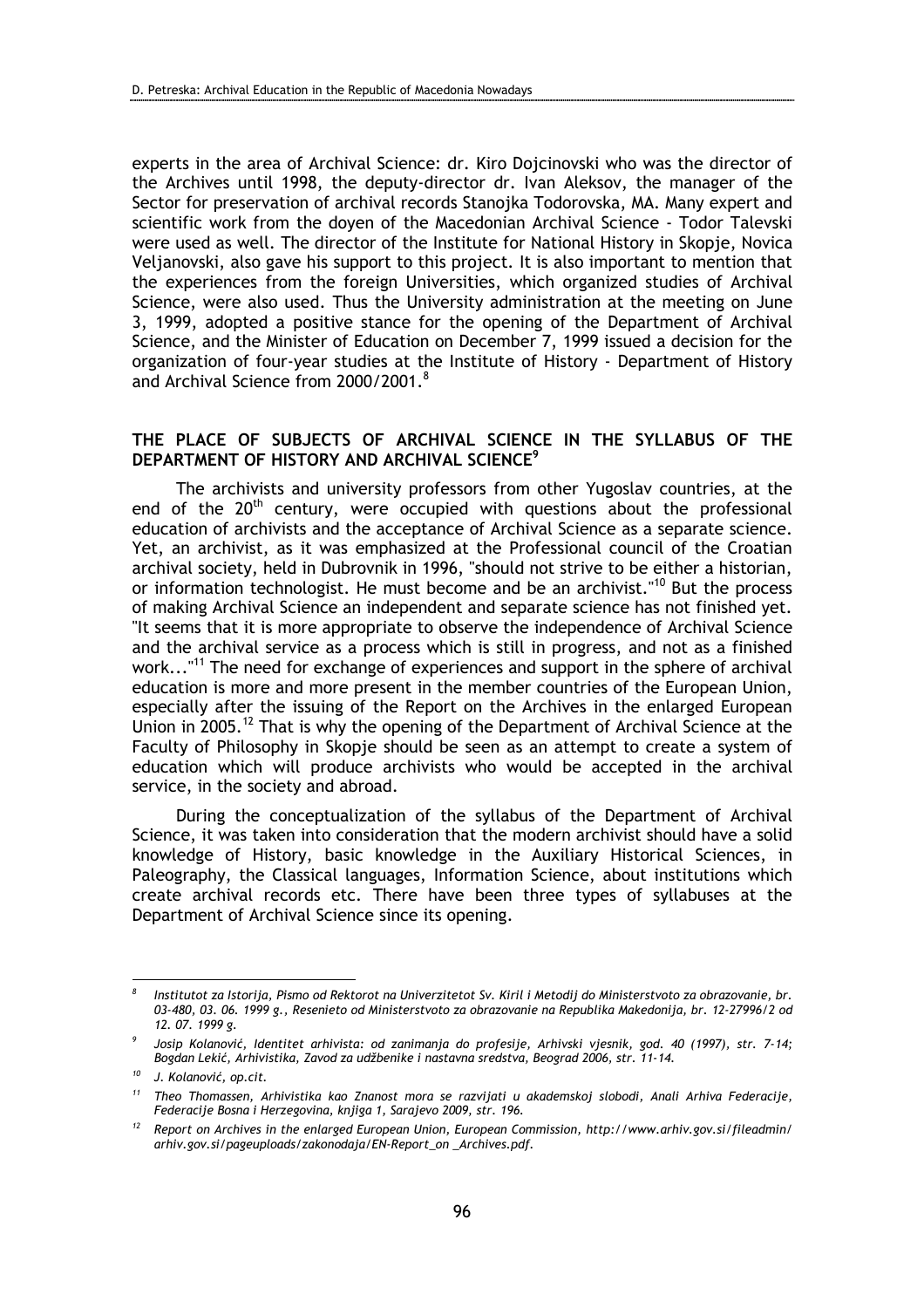There were 27 subjects in the first syllabus.<sup>13</sup> Most of the subjects were obligatory and optional subjects were only the Classical and Contemporary languages and Paleography. Besides the greater number of subjects in Macedonian, Balkan and World History (12 subjects in total), only five subjects were from the area of Archival Science: Archival Science I, Archival Science II, Archival Legislation, Appraisal of archival records and Preservation of archival records and technique. Subjects which were in function of a better profiling of the historian - archivist were also introduced: Auxiliary Historical Sciences, Information Science, one of the Classical languages and one subject in Paleography (Greek, Cyrillic or Latin), Administrative Law etc.<sup>14</sup> The student acquires a diploma - Bachelor in History and Archival Science.

Four years after the Department of History and Archival Science had been introduced, some analyses were made and experiences were drawn and applied in the conceptualization of the second academic program which was created in accordance with the Unique European Credit Transfer System, and was first applied in the academic year  $2004/2005^{15}$  with the new rules of studying, the emphasis was put on the optional subjects. There are obligatory subjects in each of the four years of studying. The optional subjects are placed mostly in the  $3<sup>rd</sup>$  and  $4<sup>th</sup>$  year. There are one or two subjects from the area of Archival Science in each semester: Introduction to Archival Science, Archival Legislation I and II, History of Archives, Appraisal of archival records I and II, Arrangement of archival records, Preservation of archival records I and II, History of the institutions in Macedonia. Some of the optional subjects, such as: Museum Science, Preservation of cultural heritage, Auxiliary Historical Sciences, The political system of the Republic of Macedonia, are also related to Archival Science.<sup>16</sup>

Some new changes in the arrangement of the subjects in History and Archival science have been made in the academic year 2009/2010. This newest academic program is also in accordance with the European Credit Transfer System and the Bologna process. Thus, all the archival subjects are compulsory. They are: Introduction to Archival Science, Archival Legislation, History of archives, Record management, Arrangement of archival records, Description of archival records, Appraisal of archival records, Digital archives (electronic records), Preservation of archival records, Organization of the archival service, Use and presentation of archival records and Archival standards.<sup>17</sup> From the optional subjects (which are 35 in total) the student shall select 19.<sup>18</sup>

Master's studies in the area of Archival Science have also been organized at the Institute of History of the Faculty of Philosophy. These studies were organized in accordance with the Unique European Credit Transfer System and started in the academic year 2004/2005. There were three groups of subjects: group of obligatory subjects (there were three subjects in this group: Theory and methodology of History and Archival Science, History of Macedonia and History of the Balkans), group of obligatory - optional subjects (there were 6 subjects in this group: Historical development of the archival service and activity in Macedonia, Record and archival

 $13$  Priracnik za studentite na Institutot za istorija - Nasoka Istorija so arhivistika,... 2001.

<sup>14</sup> Ibidem.

<sup>&</sup>lt;sup>15</sup> Priracnik, Institut za Istorija-nasoka arhivistika, Univerzitet Sv. Kiril i Metodij, Filozofski fakultet, Skopje 2006. <sup>16</sup> Ibidem, 19-26.

<sup>17</sup> Priracnik za studenti, Institut za Istorija, nasoka Arhivistika, Univerzitet Sv. Kiril i Metodij, Filozofski fakultet, Skopje 2009, str. 149-150.

Ibidem.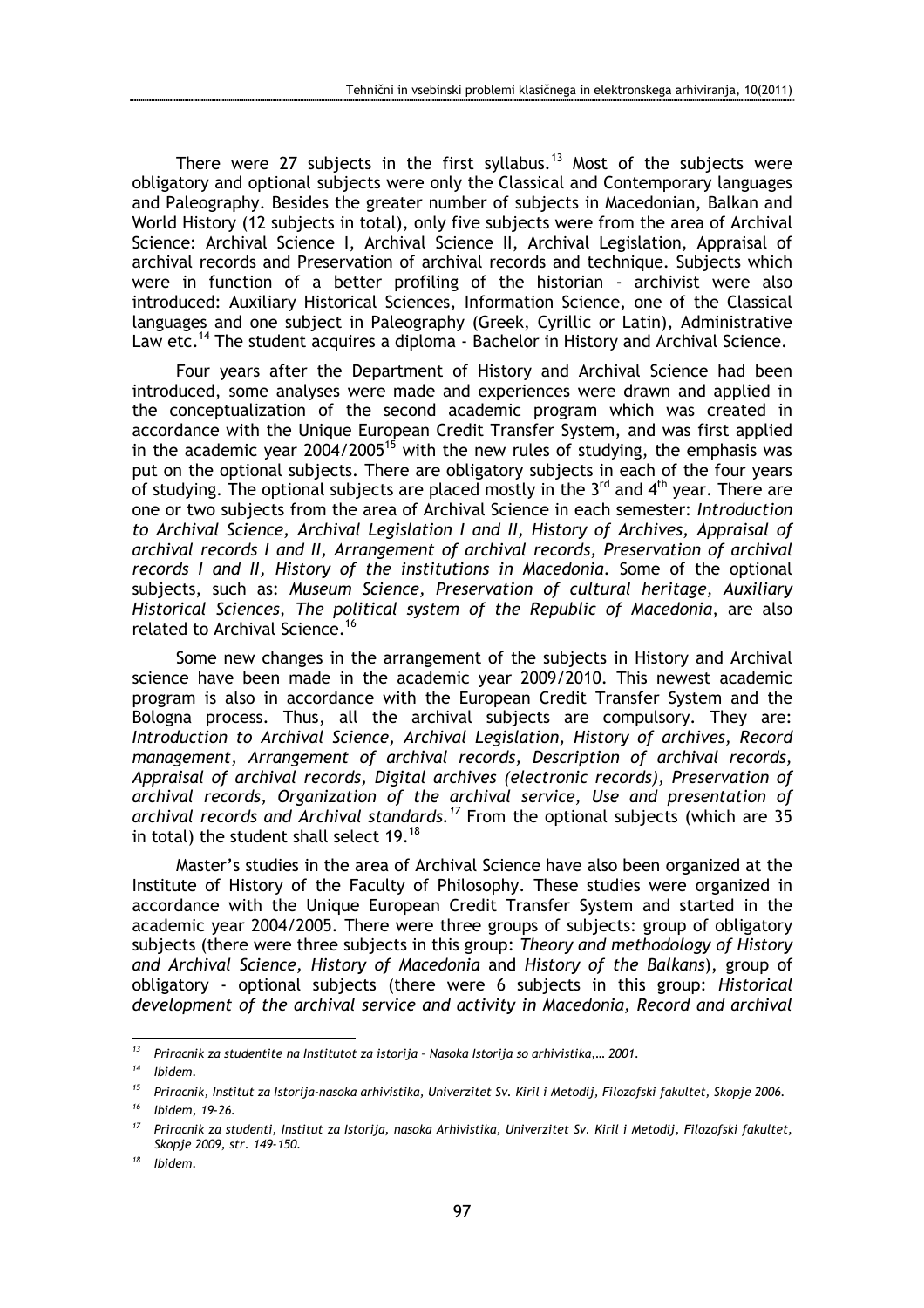management with contemporary systems of classification and appraisal, Preservation of archival records, Electronic archival records, Use and presentation of archival records and Legislation on archives and creators, and students had to select 2 of these subjects) and group of optional subjects (there were 15 subjects in this group, of which students selected one<sup>19</sup>). The studies were organized in four semesters, with 6 subjects in total. The student acquires a diploma - Master in History and Archival Science.

With the recent changes in the syllabus (2009/2010), Master's studies have been organized in two semesters with the following subjects in the first semester: Theory and methodology of Archival Science (obligatory), Research, use and presentation of archival records (optional) and Genesis and structure of archival fonds (optional). In the second semester there have been the following subjects: International archival standards (optional), Electronic records (optional), and The archival activity in Macedonia, 1951-2005 $^{20}$  (optional).

## REALIZATION AND EXPERIENCES FROM ARCHIVAL EDUCATION IN THE REPUBLIC OF **MACEDONIA**

130 students have graduated, 7 have defended their Master's thesis and 4 defended their doctoral dissertations at the Department of History and Archival Science of the Faculty of Philosophy in the last 10 years. It is for further analysis to see how many of them have found employment in the archives and registries of the bodies of the State Administration, in cultural and scientific institutions, public and private companies etc.

Professors and collaborators from the Institute of History at the Faculty of Philosophy have delivered the lectures at the Department of Archival Science.<sup>21</sup> Only one of them is a docent elected for the field of Archival Science, and he has been engaged to deliver lectures to both graduate and post-graduate students. Professionals from the State Archives have also been engaged as part-time  $I$ ecturers<sup>22</sup>

## BIBLIOGRAPHY:

l.

- Filozofski fakultet, Univerzitet Sv. Kiril i Metodij, Skopje 1996, str. 196, 172.
- Josip Kolanović, Identitet arhivista: od zanimanja do profesije, Arhivski vjesnik, god. 40 (1997) str. 7-14.
- Bogdan Lekić, Arhivistika, Zavod za udžbenike I nastavna sredstva, Beograd 2006, str. 11-14.
- Official Gazette of the Republic of Macedonia, No. 120/2010.
- Darinka Petreska, Violeta Ackoska, Osoznavanje na istorijata, Univerzitet Sv. Kiril i Metodij, Filozofski Fakultet, Skopje 2007, str. 133.

<sup>19</sup> Institut za istorija, Studiska programa za postdiplomski studii po istorija, 2004.

 $20$  Ibidem, Studiska programa za postdiplomski studii po istorija, 2009.

<sup>&</sup>lt;sup>21</sup> Professor dr. Dimitar Dimeski, professor dr. Kosta Adzievski, professor dr. Darinka Petreska, professor dr. Koco Sidovski, professor dr. Maragarita Pesevska, professor dr. Nade Proeva, professor dr. Metodija Manojlovski, professor dr. Violeta Ackoska, professor dr. Aleksandar Atanasovski, professor dr. Vanco Gjorgiev, professor dr. Dalibor Jovanovski, docent dr. Boban Petrovski, docent dr. Borce Ilievski and docent dr. Vojkan Sarakinski.

<sup>&</sup>lt;sup>22</sup> Dr. Ivan Aleksov, dr. Zoran Todorovski, dr. Aco Angelovski, dr. Gjorgi Stojcevski, dr. Slavica Nikolovska, Stanojka Todorovska MA, Suzana Stamboliska.